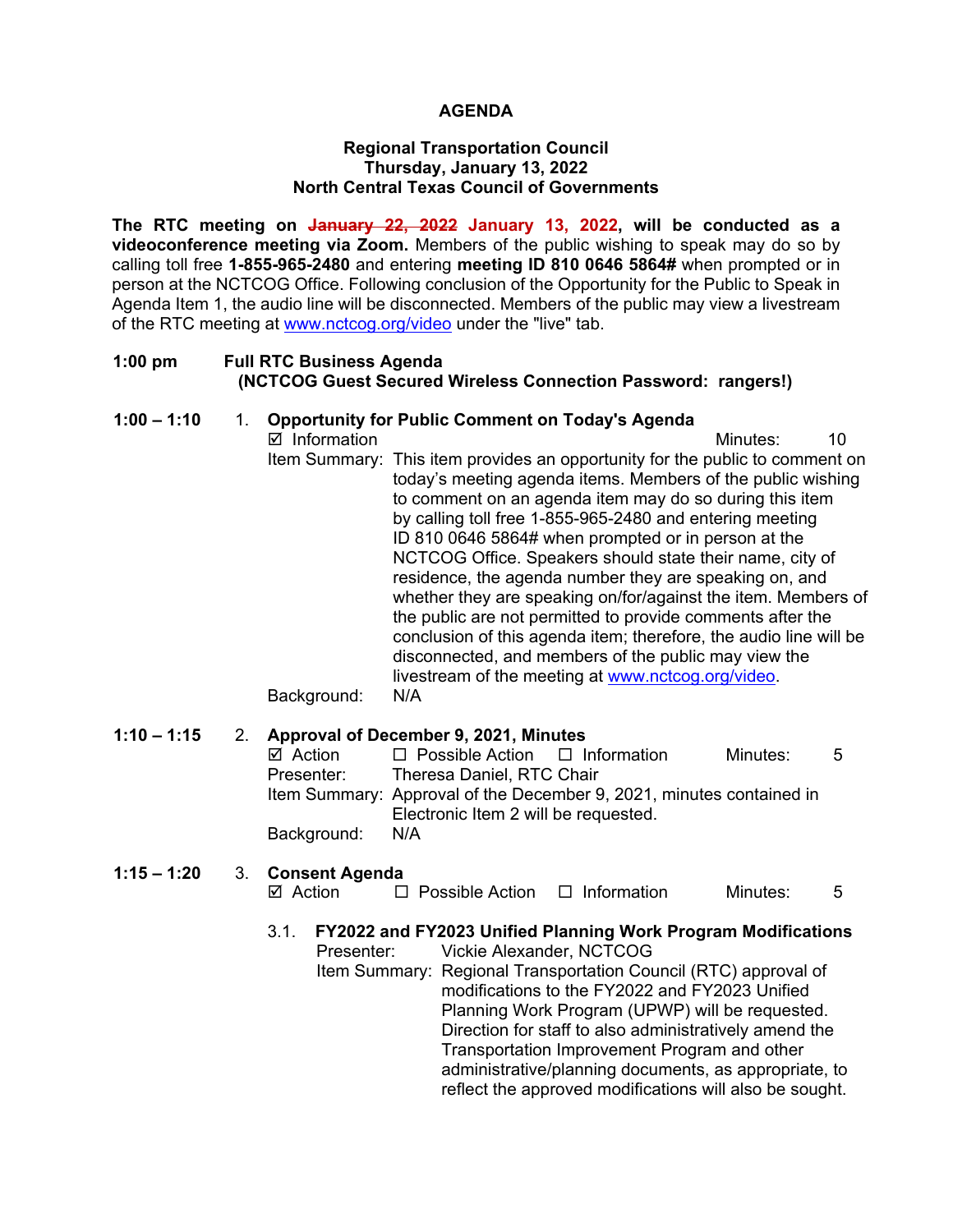Background: The Unified Planning Work Program is required by federal and State transportation planning regulations and provides a summary of the transportation and related air quality planning tasks to be conducted by Metropolitan Planning Organization staff. The FY2022 and FY2023 UPWP was approved by the Regional Transportation Council and North Central Texas Council of Governments (NCTCOG) Executive Board in July 2021 and identifies the activities to be carried out between October 1, 2021, and September 30, 2023. Amendments to this document are being proposed to reflect new initiatives, project updates, and funding adjustments. The proposed amendments have been posted on the NCTCOG website for public review and comment, and are also included as Electronic Item 3.1.1. Additional information is provided in Electronic Item 3.1.2. Public comments received as a result of the public outreach process, if any, will be provided prior to requesting RTC approval. The Surface Transportation Technical Committee took action at its December 3, 2021, meeting to recommend Regional Transportation Council approval.

Performance Measure(s) Addressed: Administrative

#### 3.2. **Transportation Improvement Program Modifications**

Presenter: Ken Bunkley, NCTCOG Item Summary: Regional Transportation Council approval of revisions to the 2021-2024 Transportation Improvement Program (TIP) will be requested, along with the ability to amend the Unified Planning Work Program and other planning documents with TIP-related changes.

Background: February 2022 revisions to the 2021-2024 TIP are provided as Electronic Item 3.2 for the Council's consideration. These modifications have been reviewed for consistency with the Mobility Plan, the air quality conformity determination and financial constraint of the TIP.

Performance Measure(s) Addressed: Roadway, Transit

- **1:20 – 1:30** 4. Orientation to Agenda/Director of Transportation Report  $\Box$  Action  $\Box$  Possible Action  $\Box$  Information Minutes: 10 Presenter: Michael Morris, NCTCOG
	- 1. Regional Transportation Council (RTC) Focus for 2022: "The Year of Doing"
	- 2. Director's Recommendation to Continue with All Electronic RTC Meeting **Materials**
	- 3. Discussion About Location of Next RTC Meeting
	- 4. Future Role of Hyperloop Technology: Future Policy Position
	- 5. Tarrant Regional Transportation Coalition Presentation, January 5, 2022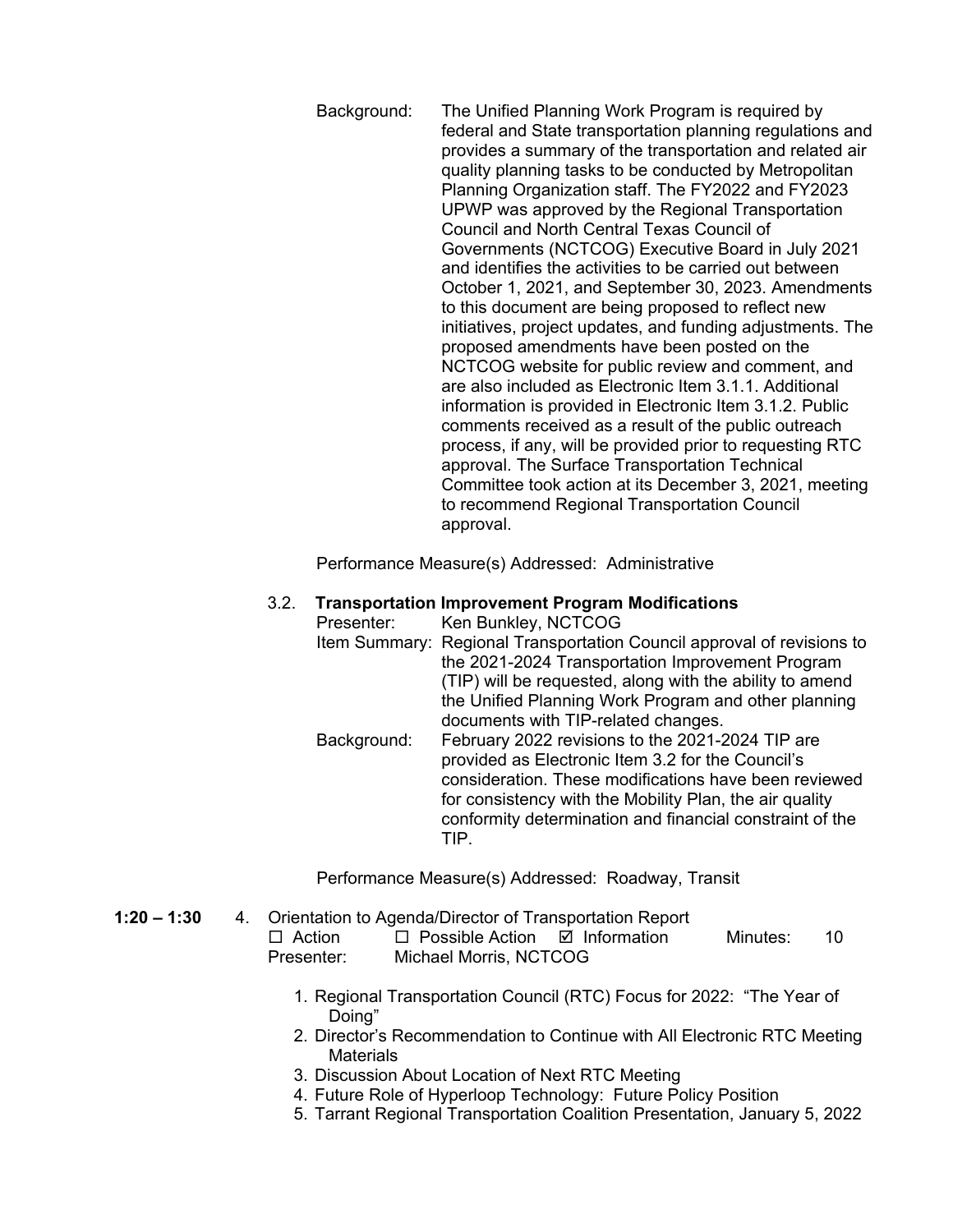- 6. Dallas-Arlington-Fort Worth High-Speed Rail Status Report
- 7. Good News on Transportation Performance Metrics Entering 2022 (Agenda Item 7)
- 8. 2022 Transportation Research Board Meeting, Washington, DC
- 9. Connected Street Network and Subdivision Design, a Safe Routes to School Webinar – January 28, 2022, 10:00-11:30 am (Virtual) (Electronic Item 4.1) [\(www.nctcog.org/saferoutestoschool\)](http://www.nctcog.org/saferoutestoschool)
- 10. Dallas-Fort Worth Clean Cities Events [\(https://www.dfwcleancities.org/events\)](https://www.dfwcleancities.org/events)
- 11. Dallas-Fort Worth Clean Cities Annual Survey (Electronic Item 4.2)
- 12. Air Quality Funding Opportunities for Vehicles [\(https://www.nctcog.org/trans/quality/air/funding-and-resources\)](https://www.nctcog.org/trans/quality/air/funding-and-resources)
- 13. Status Report on Texas Volkswagen Environmental Mitigation Program Funding (Electronic Item 4.3)
- 14. Local Governments Energy Reporting (Electronic Item 4.4)
- 15. Status Report on Vehicle Temporary Paper Tags (Electronic Item 4.5)
- 16. Opportunity to Provide Input on New Federal Funding Program for Electric Vehicle Charging Infrastructure (Electronic Item 4.6)
- 17. December Online Input Opportunity Minutes (Electronic Item 4.7)
- 18. Public Comments Report (Electronic Item 4.8)
- 19. Recent Correspondence (Electronic Item 4.9)
- 20. Recent News Articles (Electronic Item 4.10)
- 21. Recent Press Releases (Electronic Item 4.11)

**1:30 – 1:40** 5. **2023-2026 Management and Operations, Regional/Air Quality, and Safety Funding Program-Fiscal Year 2023 Request**

 $\boxtimes$  Action  $\Box$  Possible Action  $\Box$  Information Minutes: 10 Presenter: Christie Gotti, NCTCOG Item Summary: Approximately every four years, staff aggregates transportation items related to management and operations and regional air quality projects. This item is an interim request covering only projects that need funding for Fiscal Year (FY) 2023. Staff will bring back a separate funding proposal in 2022 to fund projects for FY2024-2026. Regional Transportation Council (RTC) approval of the proposed funding will be requested. Background: The Transportation Department is frequently asked to conduct management and operations, air quality, and regional projects and programs. The existing funding is available through FY2022, and a continuation of existing and new initiatives need to be in place prior to October 1, 2022. A small group of projects and programs are being proposed for funding initially to ensure that they can continue without interruption through 2023 (given the length of time needed to complete administrative and agreement processes). The remaining projects, as well as any new project/program requests, including safety, will be brought back for review and approval later this year. Electronic Item 5.1 contains the proposed list of projects for FY2023 of the Management and Operations program. Electronic Item 5.2 contains additional details on the funding program.

Performance Measure(s) Addressed: Safety, Air Quality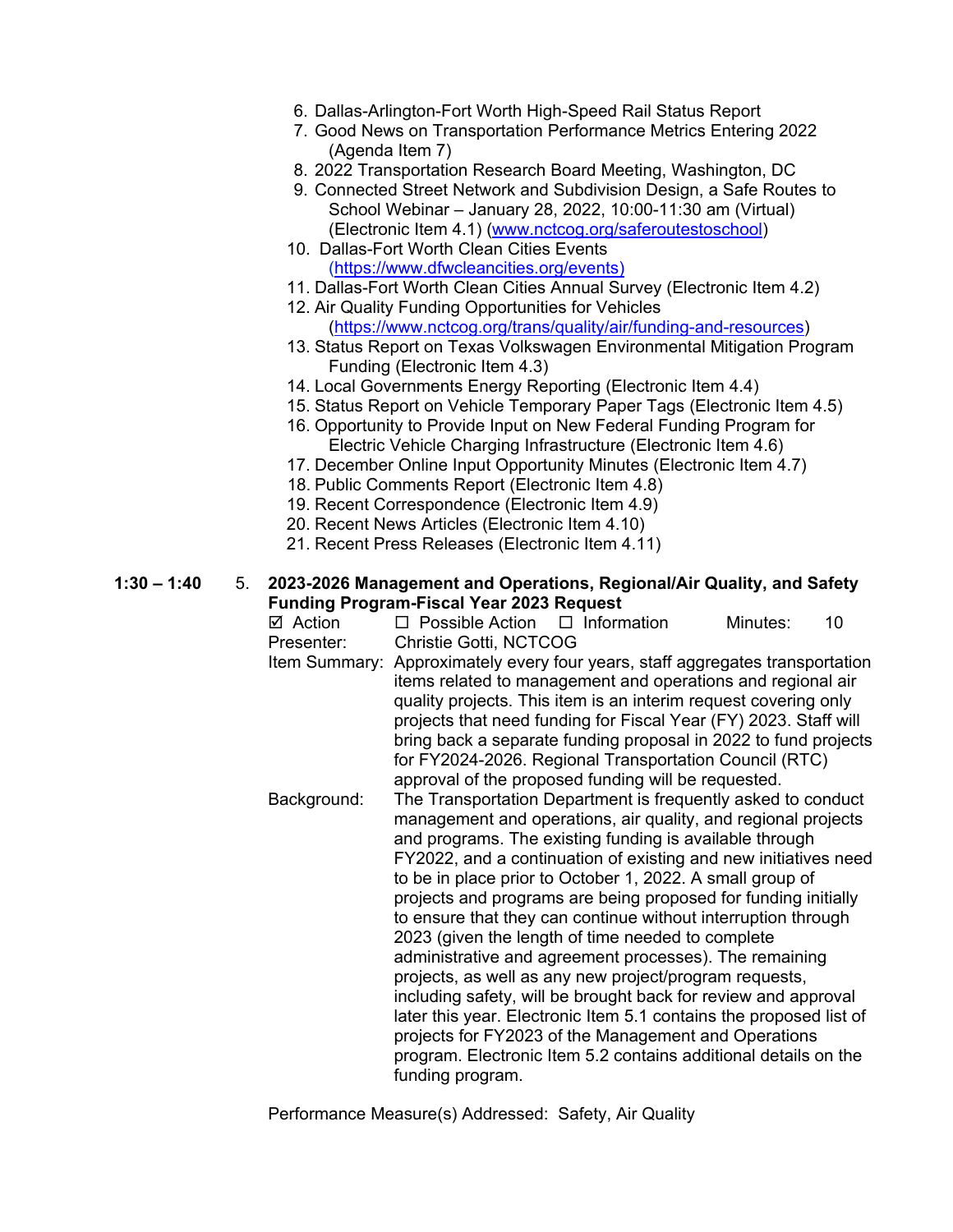**1:40 – 1:50** 6. **2021 Incident Management Freeway Blocking Equipment Call for Projects-Recommendations**

 $\boxtimes$  Action  $\Box$  Possible Action  $\Box$  Information Minutes: 10 Presenter: Sonya Landrum, NCTCOG Item Summary: Staff will request approval of the project recommendations from the 2021 Incident Management Freeway Blocking Equipment Call for Projects (CFP) and recommend the allocation of an additional \$411,979 in Regional Toll Revenue funding for a total of \$1,411,979 to fund the recommended projects. Background: In August 2021, the Regional Transportation Council approved the use of \$1 million dollars in Regional Toll Revenue funding to support the 2021 Incident Management Freeway Blocking Equipment Call for Projects, which opened on September 3, 2021. In support of the North Central Texas Council of Governments (NCTCOG) Traffic Incident Management (TIM) Training Program, the funding was made available for the purchase of scene management blocking equipment (e.g., crash barriers, attenuators, etc.) to provide protection to incident responders responding to traffic crashes in the 12-county North Central Texas metropolitan planning area. The goal of the NCTCOG TIM Training Program is to initiate a common, coordinated response to traffic incidents that will build partnerships, enhance safety for emergency personnel, reduce secondary traffic crashes, improve the efficiency of the transportation system, and improve air quality in the Dallas-Fort Worth region. Non-recurring traffic incidents are responsible for about 50 percent of all congestion. Additionally, the secondary crashes caused by these incidents kill or injure hundreds annually in the Dallas-Fort Worth area. The 2021 Incident Management Freeway Blocking Equipment CFP recommendations and scoring methodology are included as Electronic Item 6.1, as well as the presentation as Electronic Item 6.2.

Performance Measure(s) Addressed: Safety

## **1:50 – 2:00** 7. **Changing Mobility: Data, Insights, and Delivering Innovative Projects During COVID Recovery**

| Action      | $\Box$ Possible Action $\Box$ Information                                                                                                                                                                  |                                                                                                                                                                                                                                                                                                                | Minutes: |  |
|-------------|------------------------------------------------------------------------------------------------------------------------------------------------------------------------------------------------------------|----------------------------------------------------------------------------------------------------------------------------------------------------------------------------------------------------------------------------------------------------------------------------------------------------------------|----------|--|
| Presenter:  | Michael Morris, NCTCOG                                                                                                                                                                                     |                                                                                                                                                                                                                                                                                                                |          |  |
|             | Item Summary: Staff will provide a summary of current performance metrics<br>related to the impacts of COVID-19 to the transportation<br>system and highlight how those metrics have changed over<br>time. |                                                                                                                                                                                                                                                                                                                |          |  |
| Background: |                                                                                                                                                                                                            | Throughout the COVID-19 pandemic and recovery process,<br>staff developed and tracked performance metrics related to:<br>1) travel behavior response to COVID-19, 2) financial<br>implications to traditional revenue sources, 3) benefits of travel<br>behavior responses to areas of Regional Transportation |          |  |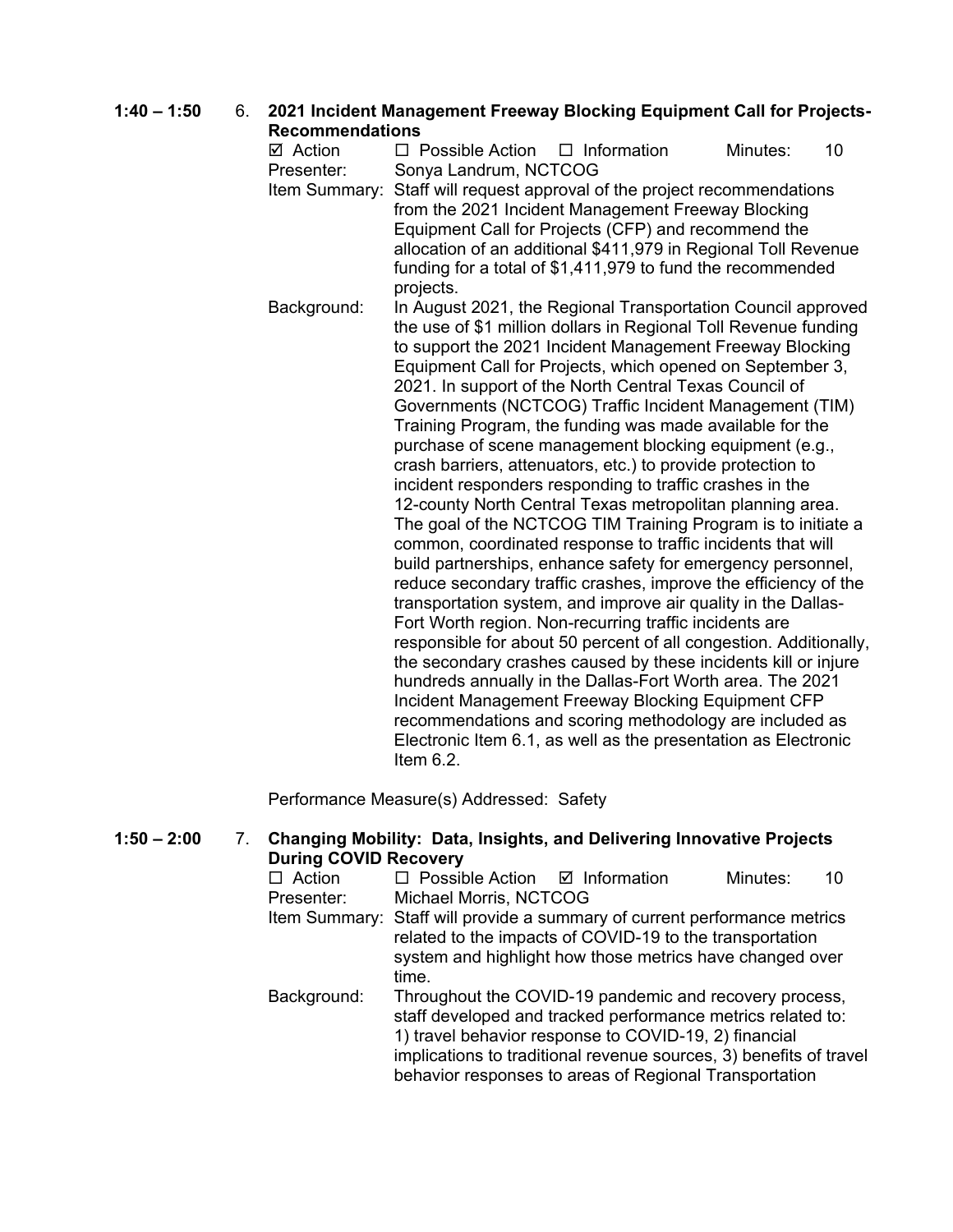Council responsibility, and 4) prioritization of infrastructure improvements that offset unemployment increases. A summary of those performance metrics is provided in Electronic Item 7.

Performance Measure(s) Addressed: Roadway, Transit

# **2:00 – 2:10** 8. **2045 Demographic Forecast and Mobility 2045 Update**

- $\Box$  Possible Action  $\Box$  Information Minutes: 10 Presenters: Dan Kessler and Brendon Wheeler, NCTCOG Item Summary: Staff will provide a brief summary on the completion of the 2045 Demographic Forecast. In addition, an overview of efforts to update Mobility 2045, including the updated draft financial forecast, will be provided.
- Background: Efforts are coming to a close on the development of the 2045 Demographic Forecasts as the local government review and comment period has ended. Based on input received ,the demographic forecasts are being finalized and transitioned for use by the Mobility 2045 Plan Update Team. Mobility 2045 was adopted by the Regional Transportation Council on June 14, 2018. Federal guidelines require the Dallas-Fort Worth region to update the long-range transportation plan a minimum of every four years. Development of the Mobility 2045 Update is currently underway which will include a new financial plan and necessary refinements to projects in the current Mobility 2045 plan.

Performance Measure(s) Addressed: Roadway, Transit

#### **2:10 – 2:25** 9. **Transit Studies Recommendations**

- $\Box$  Action  $\Box$  Possible Action  $\Box$  Information Minutes: 15 Presenters: Shannon Stevenson and Brendon Wheeler, NCTCOG Item Summary: Staff will provide an overview of study recommendations resulting from recent transit studies for Southern Dallas, Tarrant, and Collin counties. Accompanying the Collin County Study update, staff will provide an overview of the Irving to Frisco Passenger Rail Corridor Study and its recommendations.
- Background: The North Central Texas Council of Governments led three transit studies for Collin, Southern Dallas, and Tarrant counties, funded by the Regional Transportation Council, with each county conducting its own independent study. All three studies conducted an independent transit needs assessment and developed a comprehensive approach to planning and implementing transit services in each county, focusing on areas outside of transit authority service areas. The Collin County Study also included a more detailed look at the Irving to Frisco passenger rail corridor.

The first phase of each study consisted of evaluating existing conditions, as well as transit needs and demand, followed by developing potential transit service options based on existing conditions identified in the first phase. Service cost estimates